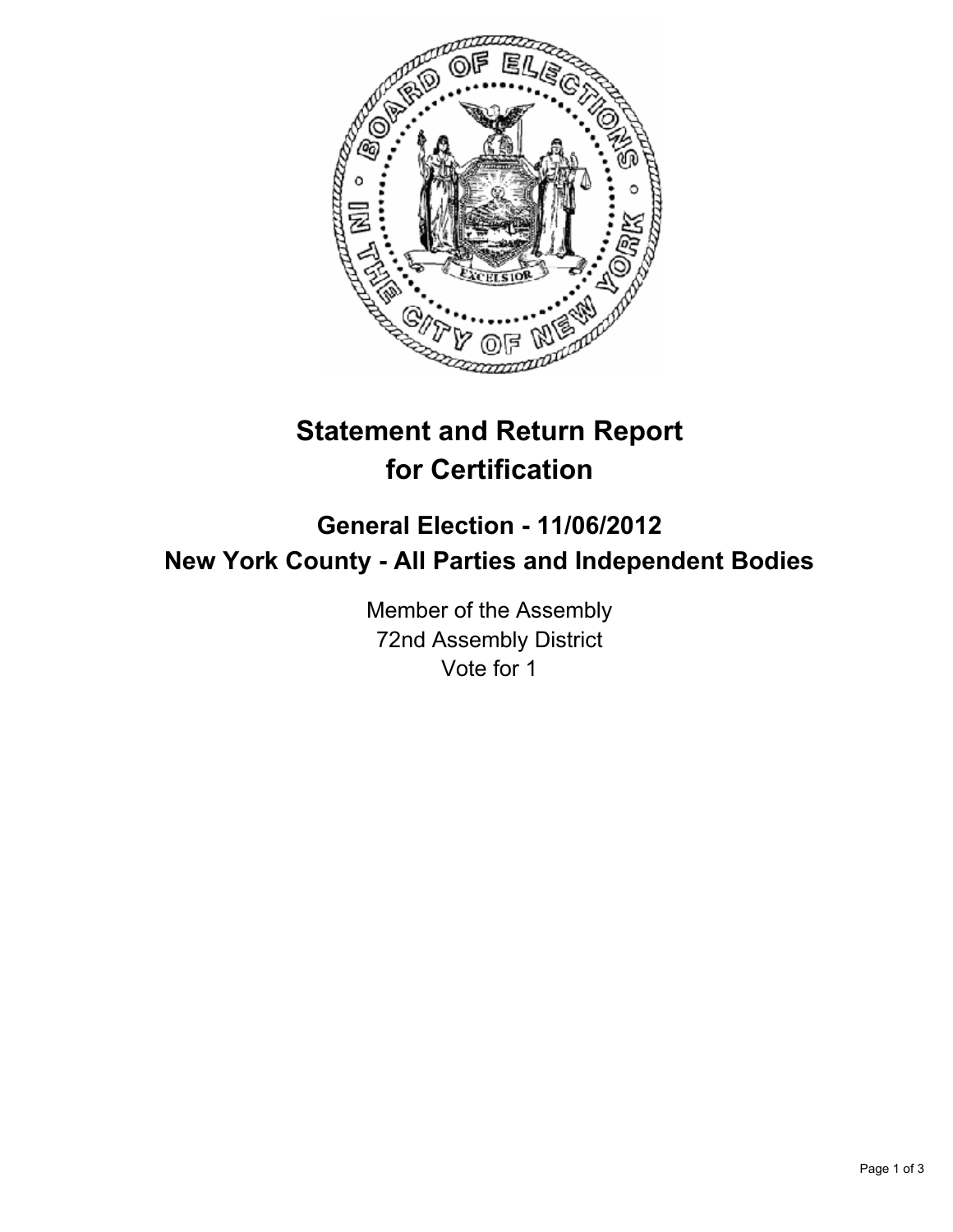

## **Assembly District 72**

| <b>PUBLIC COUNTER</b>                                    | 36,076       |
|----------------------------------------------------------|--------------|
| <b>EMERGENCY</b>                                         | 98           |
| ABSENTEE/MILITARY                                        | 545          |
| <b>FEDERAL</b>                                           | 316          |
| SPECIAL PRESIDENTIAL                                     | 0            |
| <b>AFFIDAVIT</b>                                         | 3,474        |
| <b>Total Ballots</b>                                     | 40,509       |
| Less - Inapplicable Federal/Special Presidential Ballots | (316)        |
| <b>Total Applicable Ballots</b>                          | 40,193       |
| GABRIELA ROSA (DEMOCRATIC)                               | 28,897       |
| RONNIE CABRERA (REPUBLICAN)                              | 2,010        |
| <b>CHARLES KOPEL (WRITE-IN)</b>                          | 2            |
| ED GOLDMAN (WRITE-IN)                                    | 1            |
| EURENO T. LANIER (WRITE-IN)                              | 1            |
| GIULLERMO LINARES (WRITE-IN)                             | $\mathbf{1}$ |
| JASON ROSENBERG (WRITE-IN)                               | $\mathbf 1$  |
| JOHN ERVIN ROGERS (WRITE-IN)                             | 1            |
| LONNIE COOPER (WRITE-IN)                                 | 1            |
| MAYRA LINARES (WRITE-IN)                                 | 3            |
| MONICA AUSTIN (WRITE-IN)                                 | 1            |
| MORRY JIFFE (WRITE-IN)                                   | 1            |
| NORM CHOMSKY (WRITE-IN)                                  | $\mathbf{1}$ |
| RACHEL FIGUEROA (WRITE-IN)                               | $\mathbf{1}$ |
| SHELIA HUTSON (WRITE-IN)                                 | $\mathbf{1}$ |
| STEVEN YAROS (WRITE-IN)                                  | 2            |
| TRINA RICE (WRITE-IN)                                    | $\mathbf{1}$ |
| UNATTRIBUTABLE WRITE-IN (WRITE-IN)                       | 11           |
| <b>Total Votes</b>                                       | 30,937       |
| Unrecorded                                               | 9.256        |